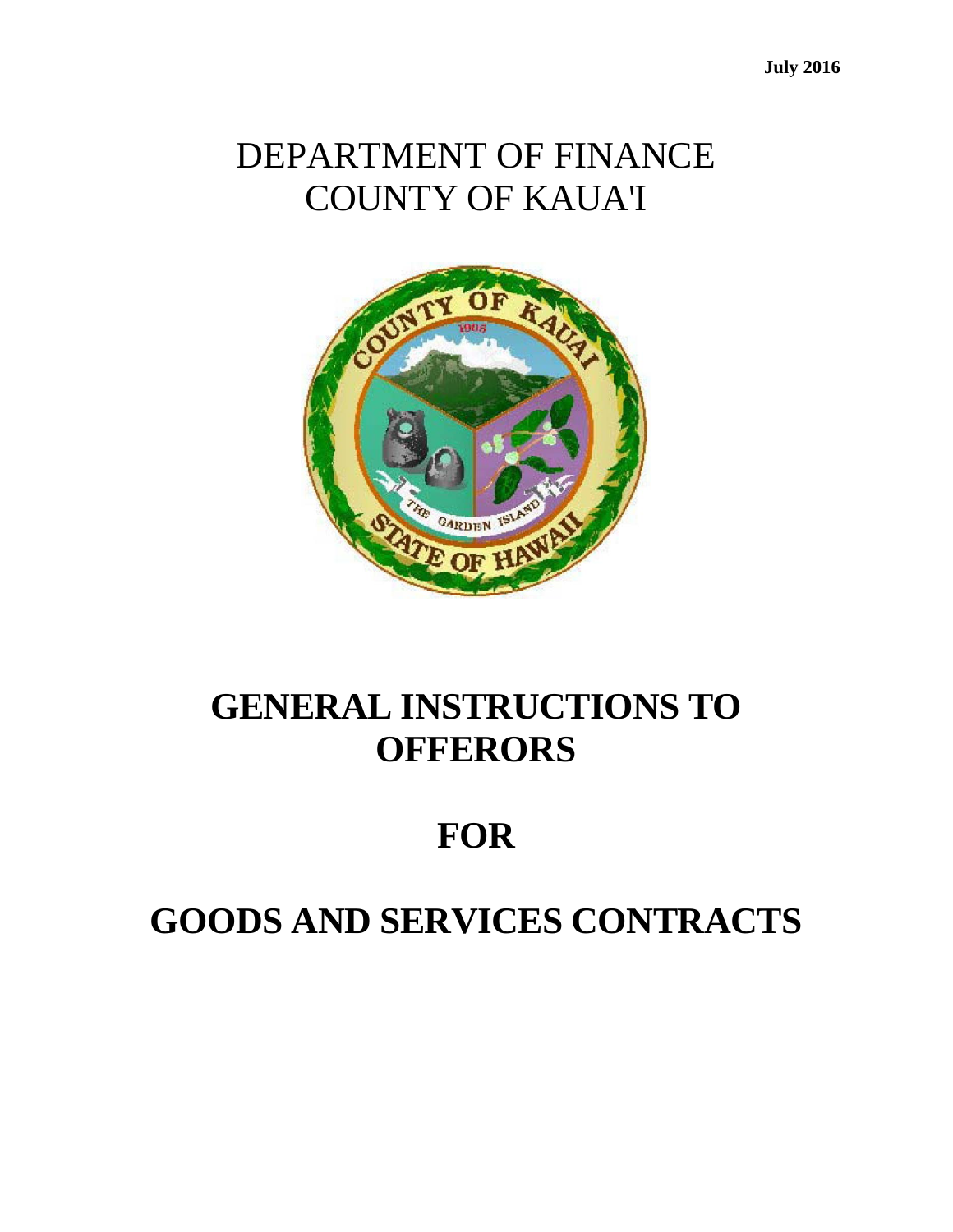### DEPARTMENT OF FINANCE

### County of Kaua'i

#### **GENERAL INSTRUCTIONS TO OFFERORS**

# FOR GOODS AND SERVICES CONTRACTS

## **July 2016**

#### **TABLE OF CONTENTS**

| <b>Article I</b>  |  |
|-------------------|--|
| Section 1.01      |  |
| Section 1.02      |  |
| Section 1.03      |  |
| <b>Article II</b> |  |
| Section 2.01      |  |
| Section 2.02      |  |
| Section 2.03      |  |
| Section 2.04      |  |
| Section 2.05      |  |
| Section 2.06      |  |
| Section 2.07      |  |
| Section 2.08      |  |
| Section 2.09      |  |
| Section 2.10      |  |
| Section 2.11      |  |
| Section 2.12      |  |
| Section 2.13      |  |
|                   |  |
| Section 3.01      |  |
| <b>Article IV</b> |  |
| Section 4.01      |  |
| Section 4.02      |  |
| Section 4.03      |  |
| Section 4.04      |  |
|                   |  |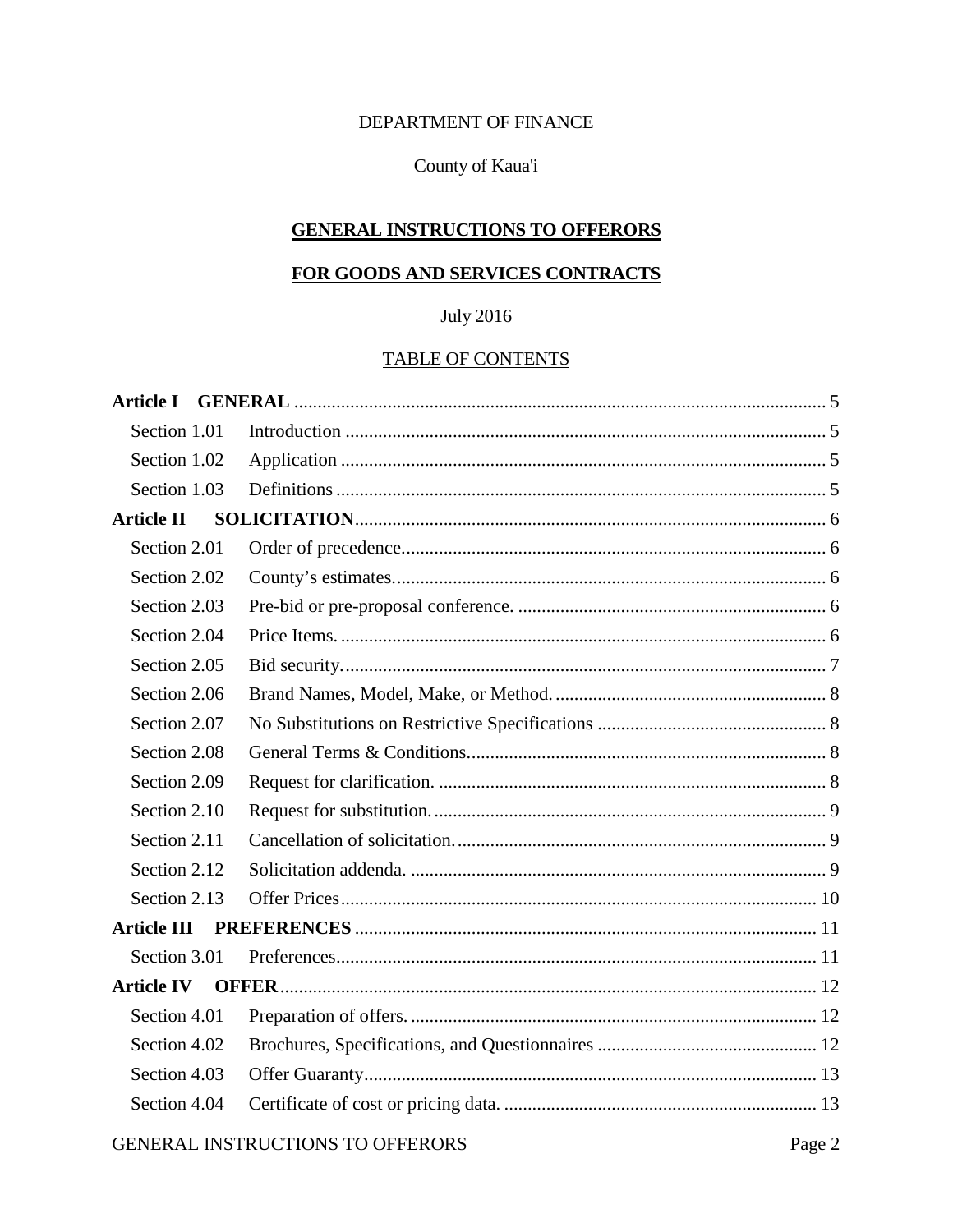| Section 4.05        |                                                                           |        |
|---------------------|---------------------------------------------------------------------------|--------|
| Section 4.06        |                                                                           |        |
| Section 4.07        |                                                                           |        |
| <b>Article V</b>    | <b>OPENING OF BIDS AND REGISTRATION OF PROPOSAL  14</b>                   |        |
| Section 5.01        |                                                                           |        |
| Section 5.02        |                                                                           |        |
| Section 5.03        |                                                                           |        |
| <b>Article VI</b>   |                                                                           |        |
| Section 6.01        | Mistakes in bid; corrections or withdrawals after solicitation opening or |        |
| Section 6.02        |                                                                           |        |
| Section 6.03        |                                                                           |        |
| Section 6.04        |                                                                           |        |
| Section 6.05        |                                                                           |        |
| Section 6.06        |                                                                           |        |
| Section 6.07        |                                                                           |        |
| Section 6.08        |                                                                           |        |
| Section 6.09        |                                                                           |        |
| Section 6.10        |                                                                           |        |
| Section 6.11        |                                                                           |        |
| <b>Article VII</b>  |                                                                           |        |
| Section 7.01        |                                                                           |        |
| Section 7.02        |                                                                           |        |
| Section 7.03        |                                                                           |        |
| <b>Article VIII</b> |                                                                           |        |
| Section 8.01        |                                                                           |        |
| Section 8.02        |                                                                           |        |
| Section 8.03        |                                                                           |        |
| Section 8.04        |                                                                           |        |
| Section 8.05        |                                                                           |        |
| <b>Article IX</b>   | DEBRIEFING, PROTEST, SUSPENSION, AN DEBARMENT 21                          |        |
| Section 9.01        |                                                                           |        |
| Section 9.02        |                                                                           |        |
| Section 9.03        |                                                                           |        |
| Section 9.04        |                                                                           |        |
|                     | GENERAL INSTRUCTIONS TO OFFERORS                                          | Page 3 |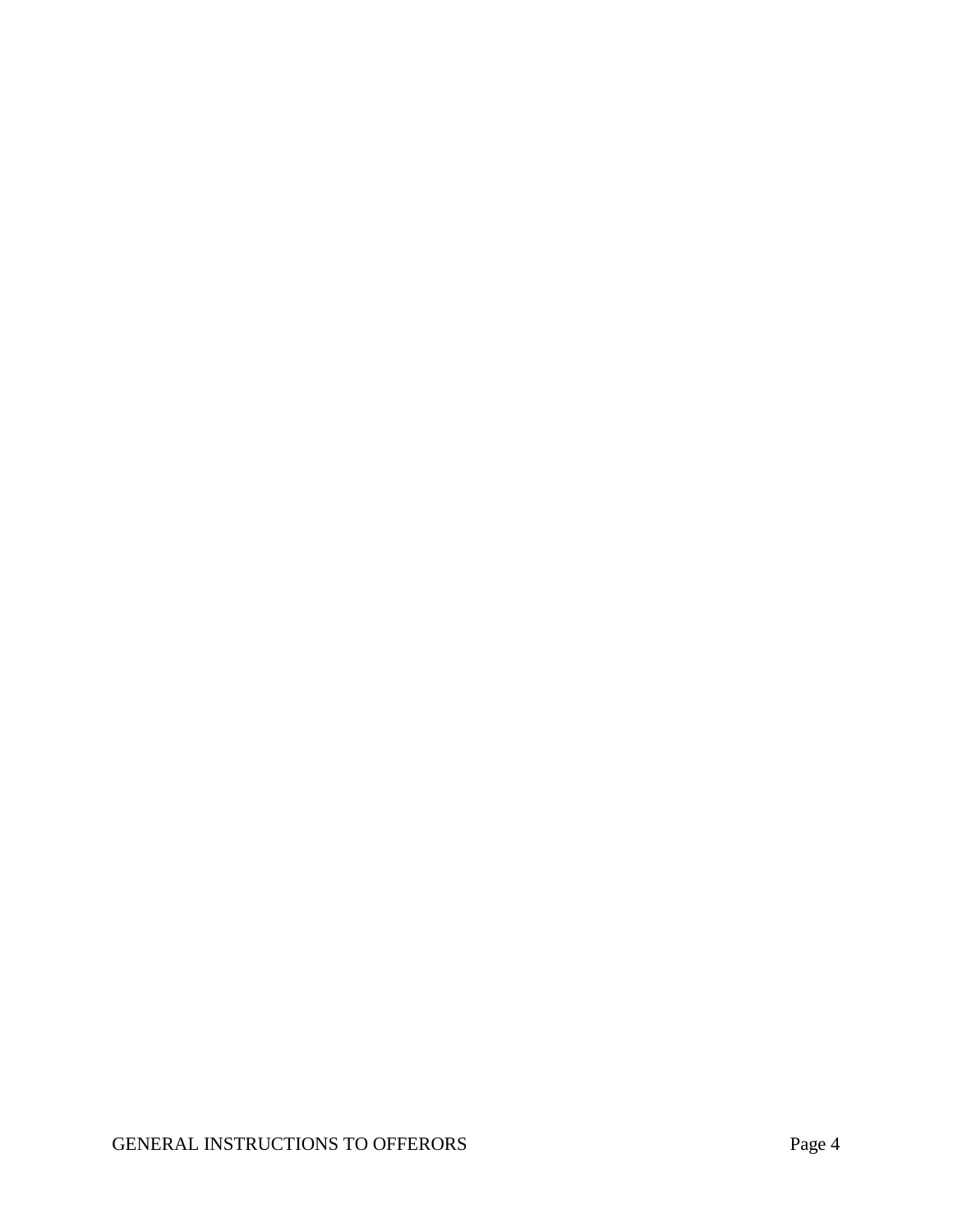# **Article I GENERAL**

### <span id="page-4-1"></span><span id="page-4-0"></span>Section 1.01 Introduction

These General Instructions to Offerors ("Instructions") state the County's policies relating to Invitation for Bids ("IFB") and Request for Proposals ("RFP") solicitations. Before submitting a bid or a proposal, the Offeror shall be responsible for reading and examining the solicitation documents, including Offer pages, Scope of Work, Special Provisions, Exhibits, County's General Terms and Conditions, addenda (if any), and any other sections or documents attached hereto, these Instructions and all applicable requirements by law. Submission of an offer shall be deemed verification of such reading and examination. No Offeror shall in any way be relieved of any obligation with respect to its offer or the contract due to its failure or neglect to secure, receive, examine, familiarize itself with, acquaint itself with, or understand the work requirements, the Solicitation Documents, or any addenda hereto, applicable standards or requirements, or existing conditions, difficulties, restrictions or obstacles. No claim for additional compensation to the Offeror shall be allowed based on lack of knowledge or misunderstanding.

### <span id="page-4-2"></span>Section 1.02 Application

These General Instructions to Offerors ("Instructions") shall only apply to procurements conducted under Hawai'i Revised Statutes §103D-302 and §103D-303. These Instructions, and any solicitation using these Instructions, are subject to the Hawai'i Revised Statutes ("HRS") §103D and the Hawai'i Administrative Rules ("HAR") Title 3, Department of Accounting and General Services. Should any provision herein be inconsistent with the HRS or HAR, the HRS or HAR, respectively, shall govern. Provisions from the HRS and HAR are presented for convenience only and may not be complete. Unless otherwise specified, these instructions are intended to be incorporated into awarded contracts.

### <span id="page-4-3"></span>Section 1.03 Definitions

The terms used in this General Instructions to Offerors shall have the same meanings as defined in the County's General Terms and Conditions.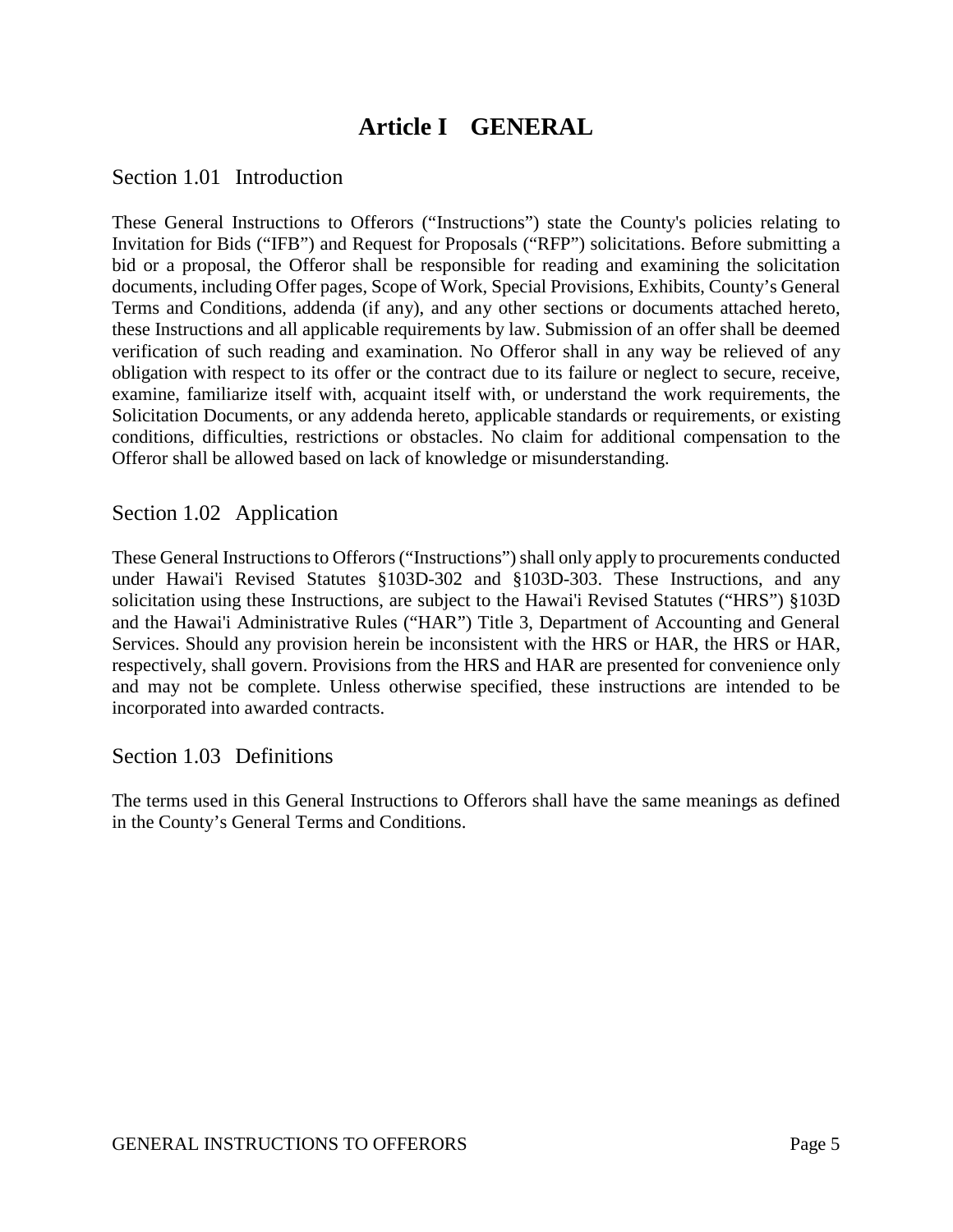# **Article II SOLICITATION**

<span id="page-5-1"></span><span id="page-5-0"></span>Section 2.01 Order of precedence.

Whenever separate Offer pages, Scope of Work, Special Provisions, Exhibits, requirements, specifications or plans are referred to or attached hereto, they shall be considered a part of this solicitation document as if contained herein. Should any of the offer pages, scope of work, special provisions, requirements, specifications or plans conflict with these General Instructions to Offerors, said Offer pages, Scope of Work, Special Provisions, requirements, specifications or plans shall govern.

<span id="page-5-2"></span>Section 2.02 County's estimates.

Any estimate provided by the County is for the convenience of the Offeror only and the County does not represent or warrant its accuracy. An Offeror should conduct its own review and analysis and not base its offer on the County's estimate.

<span id="page-5-3"></span>Section 2.03 Pre-bid or pre-proposal conference.

Pre-bid or pre-proposal conference, if held, shall be announced in the solicitation document, or in an addendum. Unless specified otherwise in the solicitation, preoffer conferences shall be nonmandatory. Nothing stated at the pre-offer conference shall change the solicitation unless a change is made by written addendum.

<span id="page-5-4"></span>Section 2.04 Price Items.

- (a) Unless otherwise specified in the solicitation document, Offerors must provide a price for all items listed in the solicitation document.
- (b) In figuring the offer price, Offerors shall take into consideration the cost of all freight and delivery charges, insurance, taxes, permits, and other applicable or related costs/fees, unless specified otherwise .
- (c) The cost of furnishing and installing all equipment as called for in the specifications including warranty repairs of the complete unit shall be included. Whenever installation is specified, installation shall include all necessary labor, materials and other incidentals required to make a complete operative unit. When an Offeror is in doubt as to the proper item to which the anticipated cost of any incidental item is to be allocated, the cost in the lump sum or unit price for the items that is deemed most appropriate shall be included.
- (d) When alternates are provided for in the solicitation, Offerors should enter a price for each and every item listed setting forth the amount to be added to or deducted from the Offeror's total basic price should such alternate be incorporated into the contract. Failure to enter a price for each and every item may result in the Offeror's offer not being considered for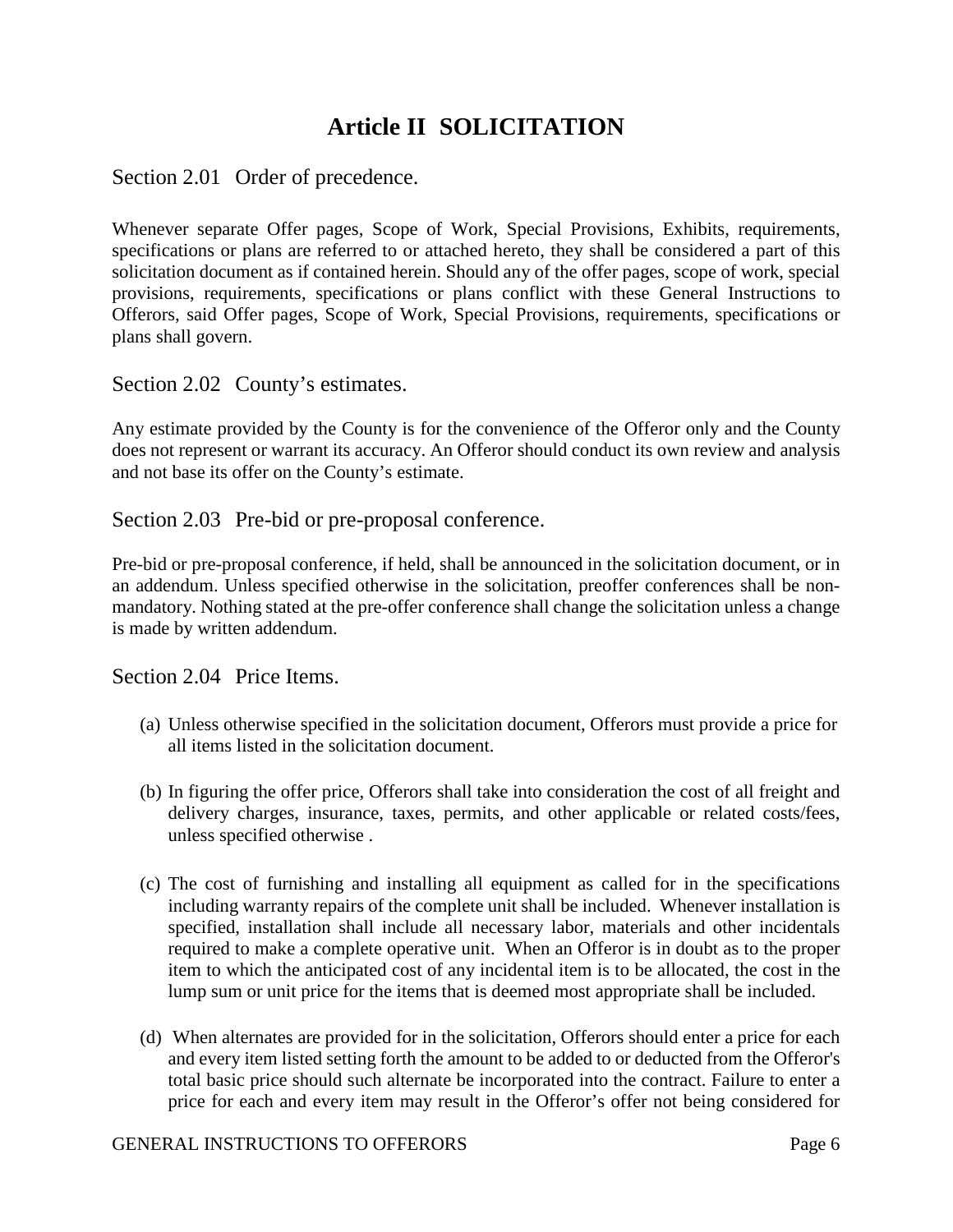award, provided that if award is based on the item or items on which offers have been submitted, the Offeror's offer may be considered for award.

- (e) Whenever required herein, Offeror shall indicate the exact brand name and number, or make and model of the item on which they are bidding. Failure to do so may be sufficient cause for rejection of bid.
- (f) In submitting an offer, the Offeror certifies that the price submitted was independently arrived at without collusion.
- (g) Offers in which prices are unbalanced, which contain omissions, erasures, alterations, or additions not called for, or irregularities of any kind shall be cause for rejection of an offer.
- (h) Prices shall remain valid for sixty (60) calendar days after the established bid submission deadline.

<span id="page-6-0"></span>Section 2.05 Bid security.

- (a) When required, Offerors shall provide, at no cost to the County, an offer security. If an offer security is required and an Offeror fails to accompany its offer with an offer security, the offer shall be deemed non-responsive, except as provided in HAR §3-122-223 (d).
- (b) Bid security amount. Unless otherwise specified in the solicitation, an offer security shall be in an amount equal to at least five per cent of the amount of the base offer and additive alternates.
- (c) An acceptable bid security shall be limited to:
	- (i) Surety bond in the form attached to the solicitation and underwritten by a company licensed to issue bonds in this State. Failure to utilize the County's surety bond forms shall not relieve the Offeror from liability or responsibility if it is discovered that the form utilized is not compliant with the HAR.
	- (ii) Legal tender; or
	- (iii) A certificate of deposit; credit union share certificate; or cashier's, treasurer's, teller's, or official check drawn by, or a certified check accepted by a bank, a savings institution, or credit union insured by the Federal Deposit Insurance Corporation or the National Credit Union Administration, and payable at sight or unconditionally assigned to the Director of Finance, County of Kauai.
		- 1) These instruments may be utilized only to a maximum of \$100,000.00.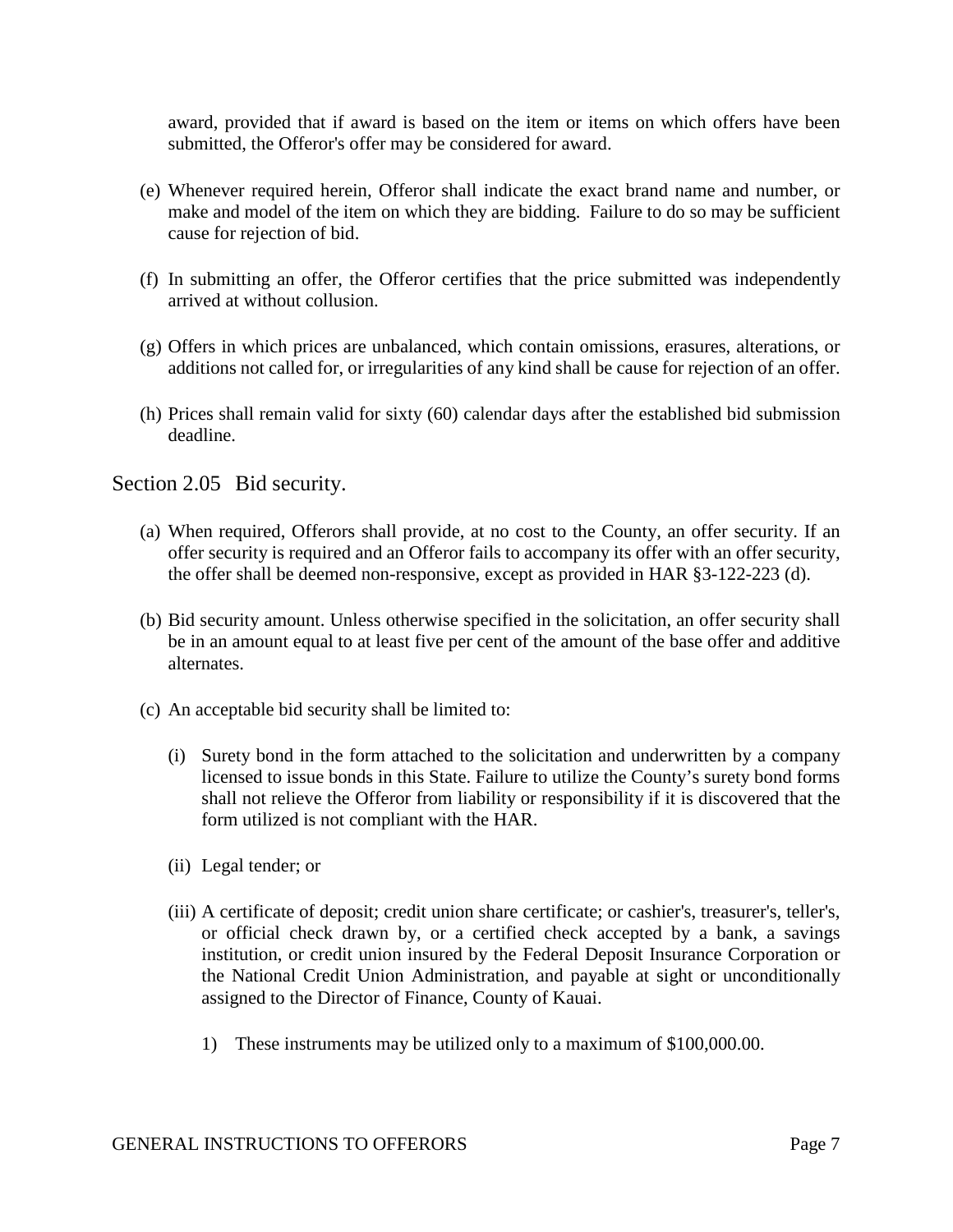2) If the required security amount totals over \$100,000.00, more than one instrument not exceeding \$100,000.00 each and issued by different financial institutions shall be accepted.

<span id="page-7-0"></span>Section 2.06 Brand Names, Model, Make, or Method.

- (a) Whenever one or more manufacturers' brand or trade name is specified, an Offeror shall base the offer on one of the specified brands. However, other manufacturers' brands may also qualify if found to be equal to or better than those specified.
- (b) The burden of proof as to whether an alternate item is equal to or superior to the item specified shall lie with the Offeror. The Offeror understands and agrees that the Officerin-Charge reserves the sole and final right to determine whether alternate brands are equivalent to and meet indicated standards of quality.

## <span id="page-7-1"></span>Section 2.07 No Substitutions on Restrictive Specifications

Whenever the specifications restrict offers to only a specific manufacturer's make or model, offers for other products will not be accepted.

<span id="page-7-2"></span>Section 2.08 General Terms & Conditions.

The County's General Terms and Conditions shall be incorporated by reference. Offers submitted with any alterations to the County's General Terms and Conditions so made by the Offeror without approval by the County may be sufficient cause for rejection of the offer.

<span id="page-7-3"></span>Section 2.09 Request for clarification.

- (a) Prospective Offeror should examine and review the solicitation document with care. If a prospective Offeror believes that any of the matters in, or related to, the solicitation are not sufficiently described or explained in the solicitation, or that any discrepancy exists between different parts of the solicitation, or that the full intent of the solicitation is not clear, then the Offeror shall submit a written request via PPS for clarification no later than five (5) calendar days prior to the submittal deadline stated in the solicitation document.
- (b) The Offeror submitting the inquiry shall be responsible for proper transmission. If additional information is deemed necessary, such information will be issued in an addendum by the Division of Purchasing. The addendum will issued via PPS to all persons who have properly registered and obtained the solicitation. All addenda issued shall be a part of the Contract.
- (c) If during discussions there is a need for any substantial clarification or change in the RFP, the RFP shall be amended by an addendum to incorporate the clarification or change. Addenda to the RFP shall be distributed only to priority-listed Offerors.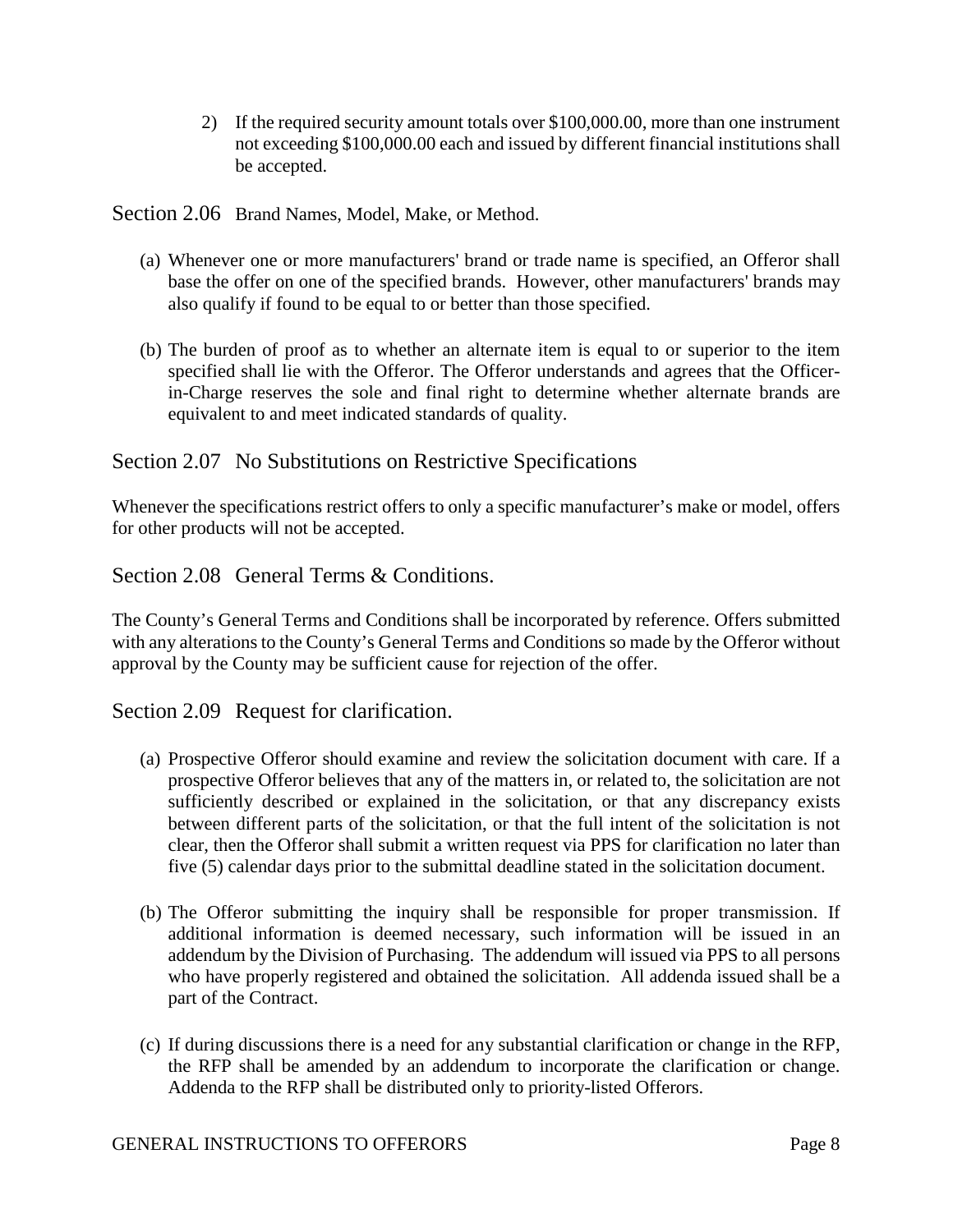<span id="page-8-0"></span>Section 2.10 Request for substitution.

Substitution of alternate brands, makes, or methods may be qualified through the submittal of a request to [cokpurchasing@kauai.gov](mailto:cokpurchasing@kauai.gov) for review and approval. An alternate brand, make, or method approved for one procurement or project is not to be considered as approved for any other procurement or project. Offeror shall submit a written request for substitution no later than five (5) calendar days prior to the submittal deadline stated in the solicitation document. Requests submitted less than four (4) calendar days prior to the submittal deadline will be denied.

Unless otherwise specified, requests for substitution must state all features of the proposed substitution that differ from the brand, model, make or method specified in the solicitation. The written request shall also include sufficient evidence to the enable the County to evaluate each feature to determine if it is equal or better than specified brand, model, make or method.

<span id="page-8-1"></span>Section 2.11 Cancellation of solicitation.

A solicitation may be canceled in whole or in part and at any time during the solicitation process for reasons specified in, but not limited to, HAR §3-122-96.

<span id="page-8-2"></span>Section 2.12 Solicitation addenda.

(a) Addenda part of contract.

All addenda issued shall be a part of the Contract.

(b) Written addendum

Oral interpretations or clarifications or changes or approved substitutions will be without legal effect. Only interpretations or clarifications or changes or approved substitutions provided by formal written addendum to the solicitation shall be binding.

(c) Notification of addenda

Notifications of addenda will be issued to all registered vendors. If the addendum is issued after the receipt of proposals, notifications will be sent to those Offerors who submitted proposals or who are "priority listed."

(d) Modification to price items

Should an addendum or amendment modify the description and/or quantities of a price item, it shall be the responsibility of the Offeror to modify or withdraw its submitted offer, if necessary.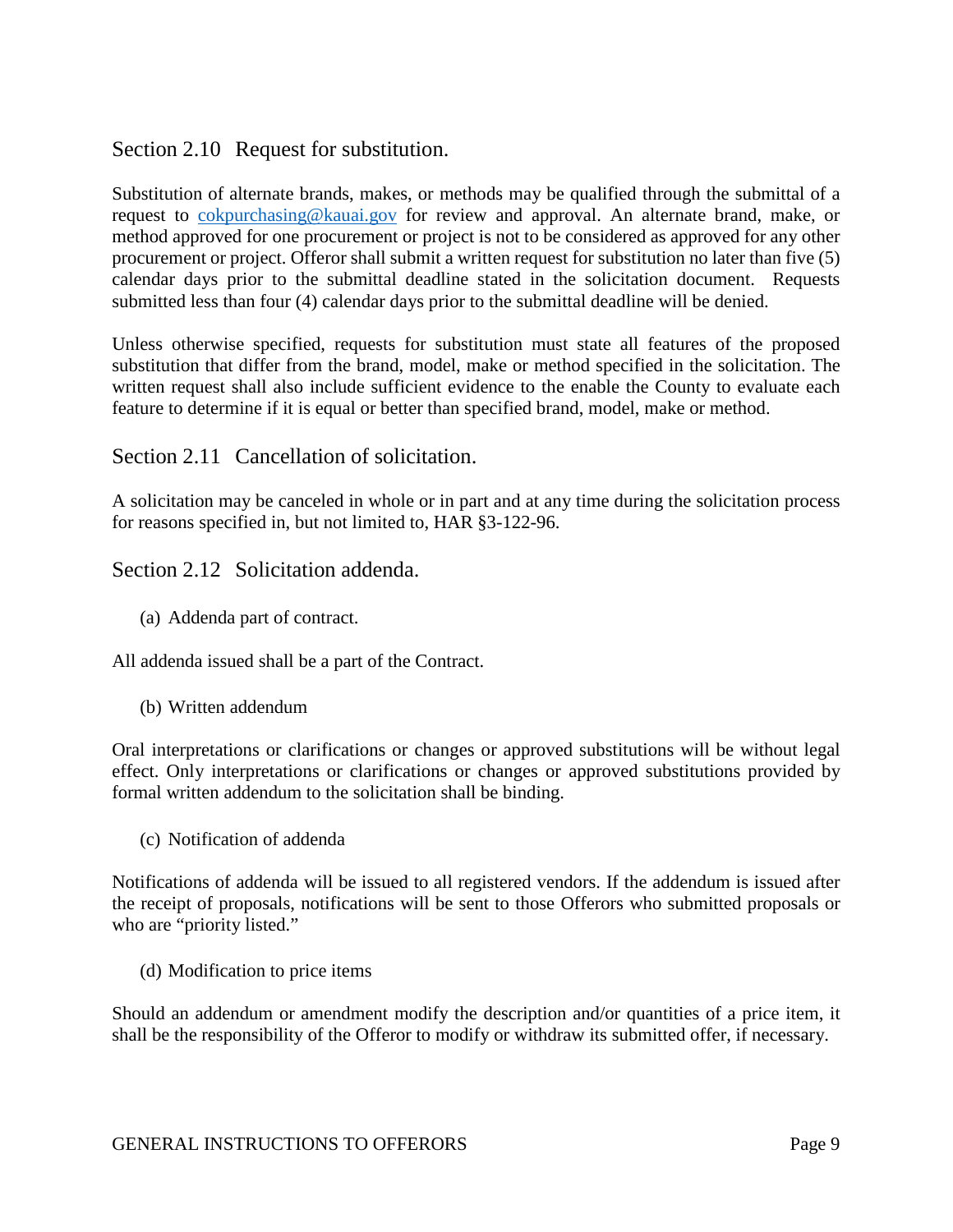## <span id="page-9-0"></span>Section 2.13 Offer Prices

Unless otherwise specified in the solicitation, prices offered shall be based on f.o.b. place of destination and shall include all applicable taxes, freight, delivery, handling and related charges.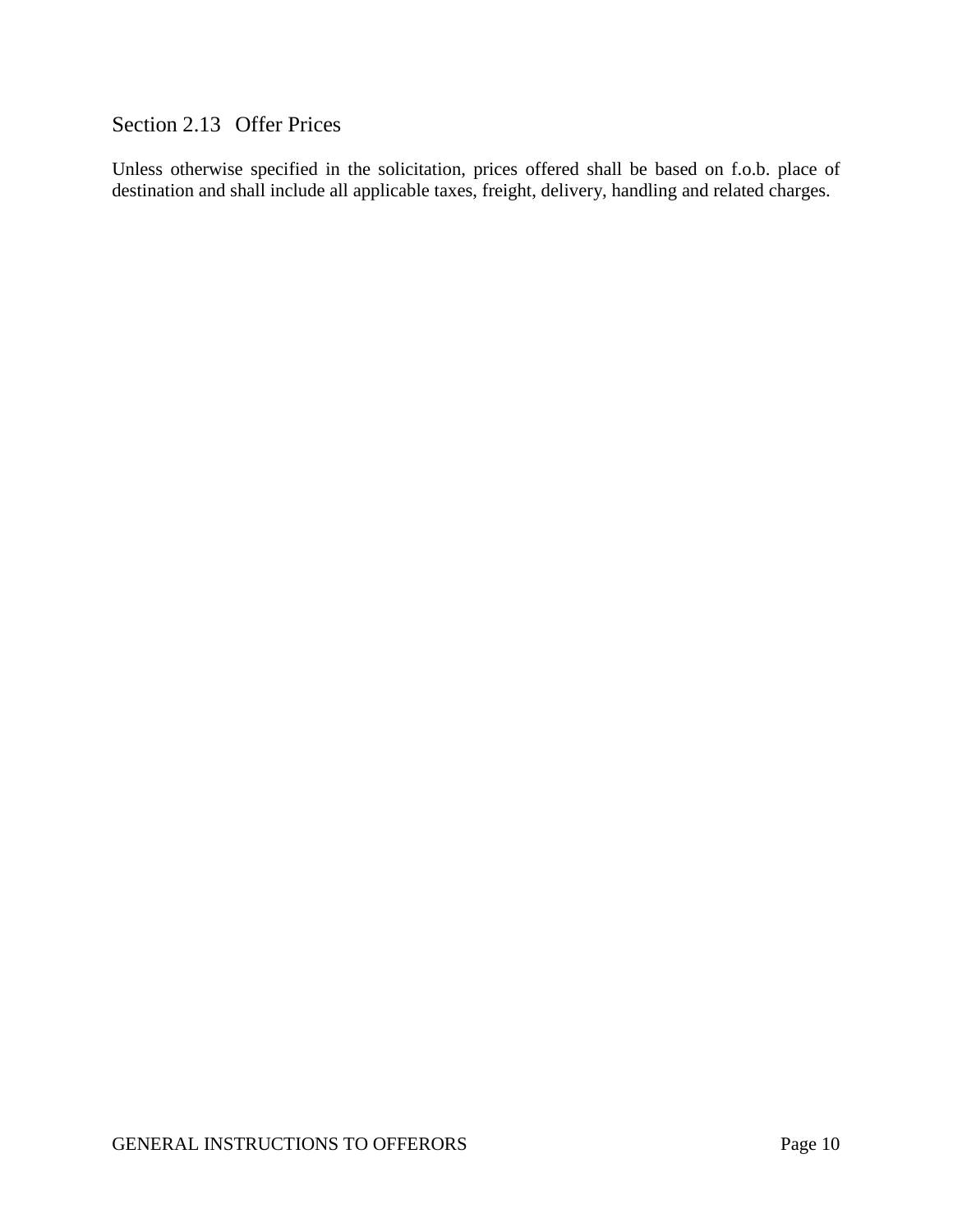## **Article III PREFERENCES**

<span id="page-10-0"></span>This Article shall not apply whenever its application will disqualify the County from receiving Federal funds or aid.

<span id="page-10-1"></span>Section 3.01 Preferences

All offers shall comply with the preferences, as applicable, outlined in HAR 3-124.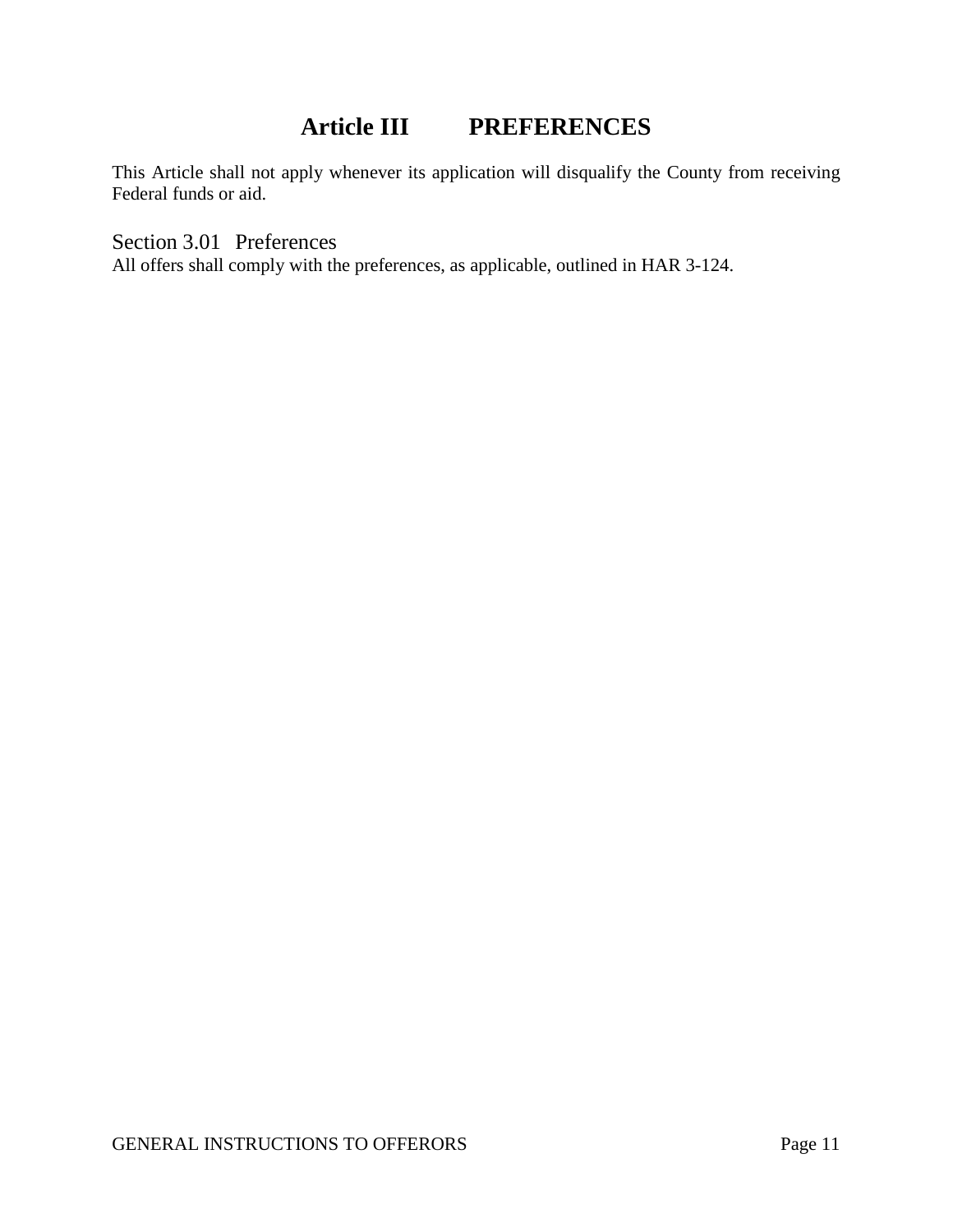# **Article IV OFFER**

<span id="page-11-1"></span><span id="page-11-0"></span>Section 4.01 Preparation of offers.

All offers shall comply with the following.

- (a) The electronic offer form within the solicitation reflects a list of items upon which the computation of compensation is to be based. The transmitted offer must contains all items to be used in such computation, and the compensation computed therefrom shall be full compensation for the performance of the Contract.
- (b) Shall not include samples or descriptive literature unless expressly requested. Any unsolicited samples, descriptive literature, or attachments will not be examined or tested, and will not be deemed to vary any of the provisions of the solicitation.
- (c) All costs to prepare and submit an offer shall be at the Offeror's expense. The County will not reimburse any offer costs or any best and final offer costs incurred by any Offeror, any prospective Offeror, or any other person.

<span id="page-11-2"></span>Section 4.02 Brochures, Specifications, and Questionnaires

- (a) Whenever a questionnaire is attached to the solicitation document, Offerors shall complete and submit such questionnaire with their offer. Supporting specifications and brochures may be submitted wherein available.
- (b) The Director reserves the right to request Offerors to provide, at their own expense and within ten (10) days from the date of the request, all specifications and brochures regarding the item or items offered. Failure to comply with the County's request within the time specified shall be sufficient cause for rejection of the offer.
- (c) Whenever the preparation and submission of a questionnaire is required, all specifications and brochures submitted by the Offeror shall be properly annotated identifying all applicable data on the item(s) being offered and shall fully substantiate the information requested in the questionnaire. In the event the information requested in the questionnaire cannot be substantiated by the manufacturer's specifications and brochures, the manufacturer shall certify in writing that the item(s) will be manufactured in accordance with the solicitation questionnaire and manufacturer's specifications.
- (d) In answering the respective questions Offerors are warned that a response of "as specified" may not be acceptable and may also be cause for rejection of the offer. Accordingly, Offerors are directed to avoid using phrases similar or comparable to "as specified" when answering the questionnaire.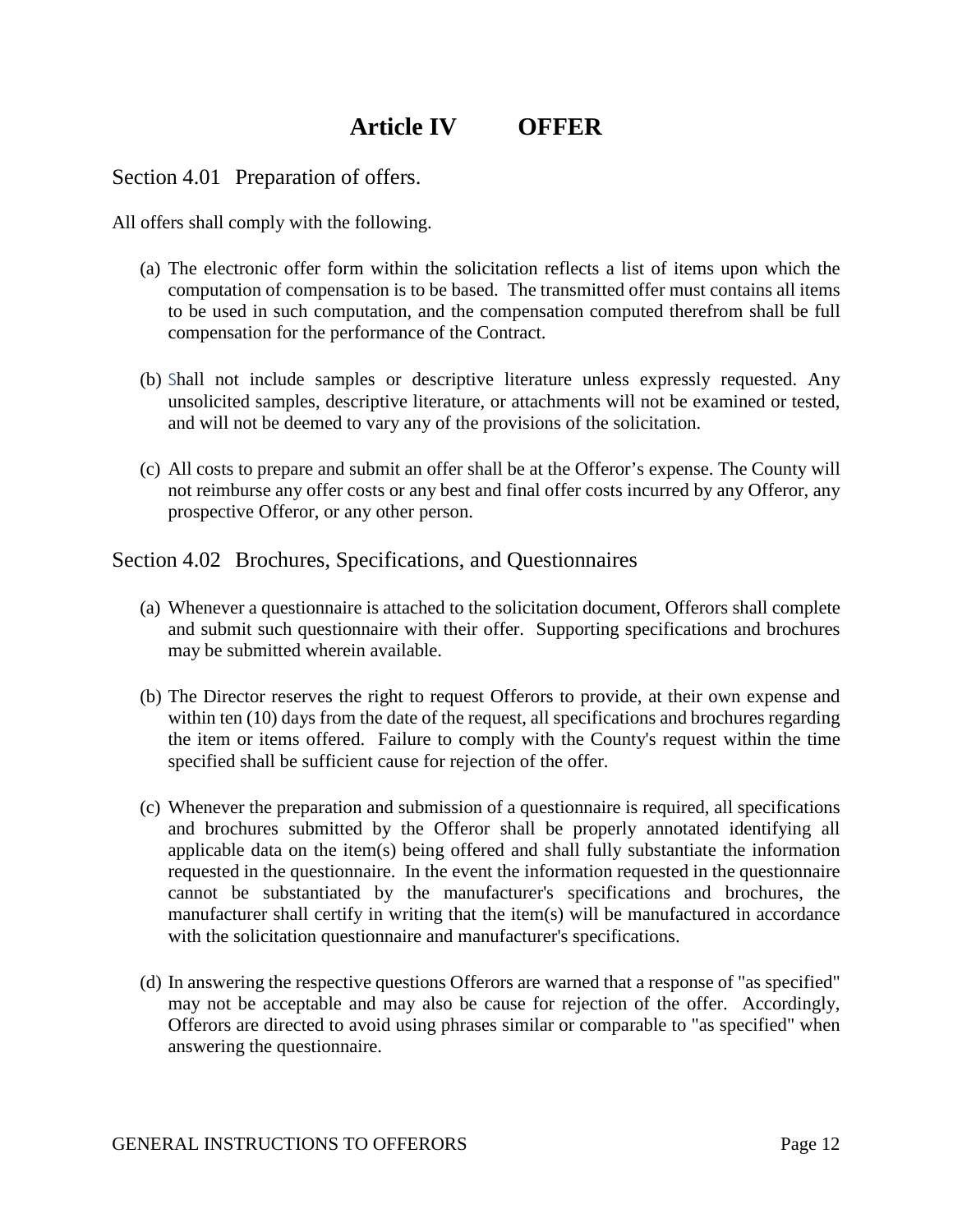Failure to comply with the requirements of the provisions herein shall be sufficient cause for rejection of the offer.

<span id="page-12-0"></span>Section 4.03 Offer Guaranty

Unless required by the Special Provisions, a bid or proposal security deposit, or any other guaranty, is not required on any offer for goods or services.

<span id="page-12-1"></span>Section 4.04 Certificate of cost or pricing data.

When an offer in response to a Request for Proposal (RFP) solicitation is in excess of \$100,000.00, a Certificate of cost or pricing data form shall be completed and transmitted with the Offeror's offer. Failure to transmit the required certification may be grounds for disqualification of the Offeror's offer. The Certificate of cost or pricing data shall be used to certify that the Offeror's transmitted cost or pricing data is accurate, complete, and current as of the date of the offer.

<span id="page-12-2"></span>Section 4.05 Proprietary or Confidential.

Offeror shall clearly label any proprietary information as confidential and the information shall be readily separable from the offer to facilitate public inspection of the solicitation documents. Any information labeled as confidential will remain confidential to the extent provided by law. Offers submitted to the County shall become the property of the County.

Failure to label proprietary information as confidential shall result in the information being available for public inspection.

<span id="page-12-3"></span>Section 4.06 Offer Submission.

- (a) Electronic Submission Required. Offers shall be electronically submitted via the online hosted eProcurement system, PPS, in accordance with the requirements of the solicitation. Offers that cannot transmit successfully as a result of system failure within the County shall be addressed via the issuance of the appropriate addendum.
- (b) Failure to use PPS. Offers transmitted via any other means than PPS shall be deemed unacceptable and shall be rejected. (HAR 3-122-16.08(a)(b))

<span id="page-12-4"></span>Section 4.07 Pre-opening modification or withdrawal of offers.

Timely modification or withdrawal. Offers may be modified or withdrawn via PPS at any time prior to the time fixed in the notice to Offerors for opening of offers, or if applicable pursuant to solicitation documents, prior to the date at which the Best and Final Offer is due.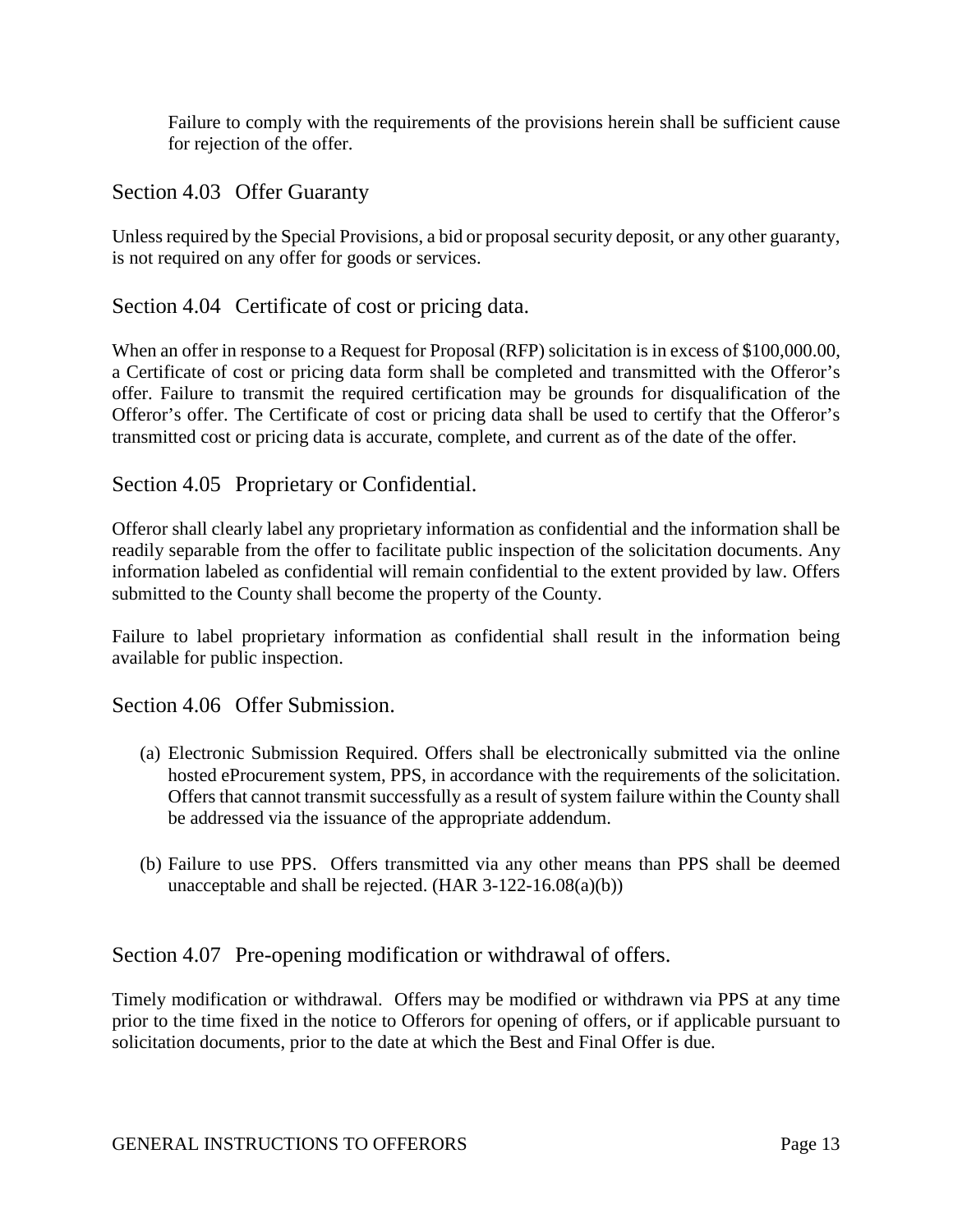# <span id="page-13-0"></span>**Article V OPENING OF BIDS AND REGISTRATION OF PROPOSAL**

#### <span id="page-13-1"></span>Section 5.01 Public bid opening of IFB solicitations.

- (a) Electronic sealed offers via the PPS will be received up to the submittal deadline and recorded immediately for the Division of Purchasing, Department of Finance.
- (b) Bid reading information will be posted on the Division of Purchasing website. Offers to competitive sealed bids may be inspected only as provided for in this section.
- (c) The opened bids shall be available for public inspection following bid reading except to the extent that the bidder designates trade secrets or other proprietary data to be confidential.
	- (i) For multi-step sealed bidding, un-priced technical offers shall be open for public inspection after the Contract is signed by all parties.
- (d) The opening and reading of a bid does not imply, indicate, or mean that a bid is responsive and responsible. A complete review and evaluation of all pertinent factors will be conducted by the County after the bids are read and recorded. Accordingly, bidders should not presume that they are entitled to an award until a written award is issued. The successful vendor will be notified via electronic transmission of the letter of award that the vendor is being awarded the Contract; provided that if the amount of the award is less than \$25,000.00, a purchase order incorporating the terms and conditions herein, may be issued.
- (e) Bids shall be unconditionally accepted without alteration or correction, except as allowed in Section 5.03 LATE OFFERS, LATE WITHDRAWALS, AND LATE MODIFICATIONS and Section 6.01 MISTAKES IN BIDS.

<span id="page-13-2"></span>Section 5.02 Registration of RFP solicitations.

Electronic sealed offers via PPS will be received up to the submittal deadline and recorded immediately for the Division of Purchasing. Proposals and modifications shall not be opened publicly. Proposals and modifications shall be shown only to members of the evaluation committee. For competitive sealed proposals, except for confidential portions, the proposals shall be made available for public inspection upon notice of award.

<span id="page-13-3"></span>Section 5.03 Late offers, late withdrawals, and late modifications.

Late offers and late modifications are not permitted and cannot be transmitted via the PPS system.

Late withdrawals emailed to [cokpurchasing@kauai.gov](mailto:cokpurchasing@kauai.gov) may be allowed at the discretion of the Director pursuant to HAR 3-122-16.08.

GENERAL INSTRUCTIONS TO OFFERORS TO Page 14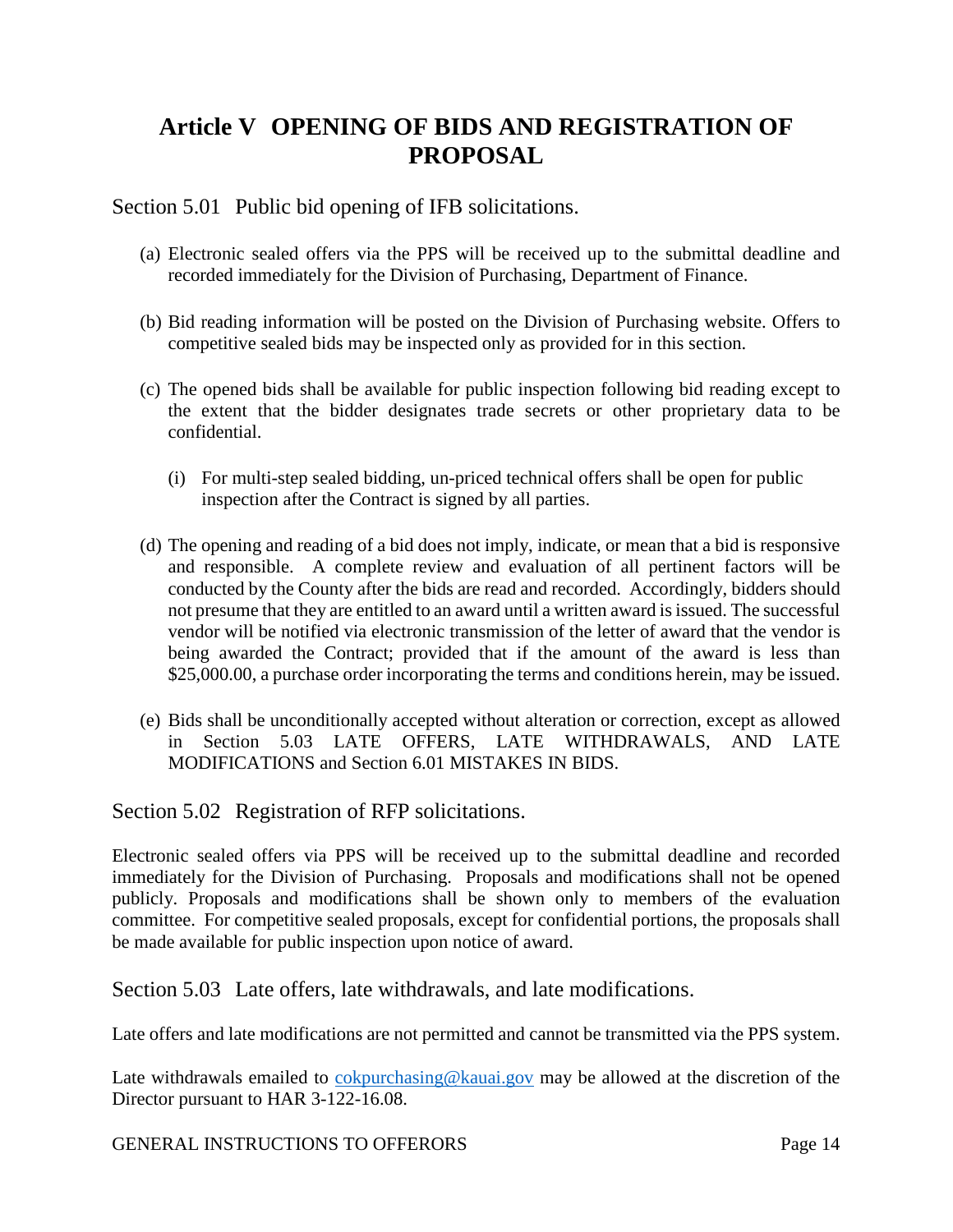# **Article VI EVALUATION OF OFFERS**

## <span id="page-14-1"></span><span id="page-14-0"></span>Section 6.01 Mistakes in bid; corrections or withdrawals after solicitation opening or registration of offer.

An obvious mistake in an offer may be corrected or withdrawn, or waived by the County to the extent it is not contrary to the best interest of the County or to the fair treatment of other Offerors.

- (a) A mistake in an offer discovered after the deadline for receipt of offers but prior to award may be corrected or waived or the offer withdrawn under the conditions stated in HAR §3- 122-31.
- (b) A mistake in an offer discovered after award of contract may be corrected or withdrawn if the County makes a written determination that it would be unreasonable not to allow the mistake to be remedied or withdrawn. The determination shall be final and conclusive.

### <span id="page-14-2"></span>Section 6.02 Waiver of informalities.

The County may waive or accept any minor informalities, irregularities, deviations or other defects, if in the County's judgment such waiver or acceptance will be in the best interest of the County.

<span id="page-14-3"></span>Section 6.03 Multiple or alternate offers.

Unless specifically provided for in the solicitation, multiple or alternate offers shall not be accepted and all such offers shall be rejected. This includes offers submitted by any one person under the same or different names. Without limiting the generality of the foregoing provision, a person shall be considered to have submitted more than one offer if such person submits more than one offer under the same name, or through agents, or through joint ventures, partnerships or corporation in which such person has more than a twenty-five per cent interest in each of them, or through any combination thereof.

<span id="page-14-4"></span>Section 6.04 Conditioned offers.

Offers that are conditioned may be rejected. This includes any offer that is conditioned upon receiving award of both the particular contract being solicited and another County contract.

<span id="page-14-5"></span>Section 6.05 Limiting acceptance to entire offer.

An Offeror may not limit acceptance to the entire offer, unless allowed by the solicitation:

(a) If the acceptance of an offer is so limited by the Offeror but not allowed, the offer will be determined to be not acceptable and rejected.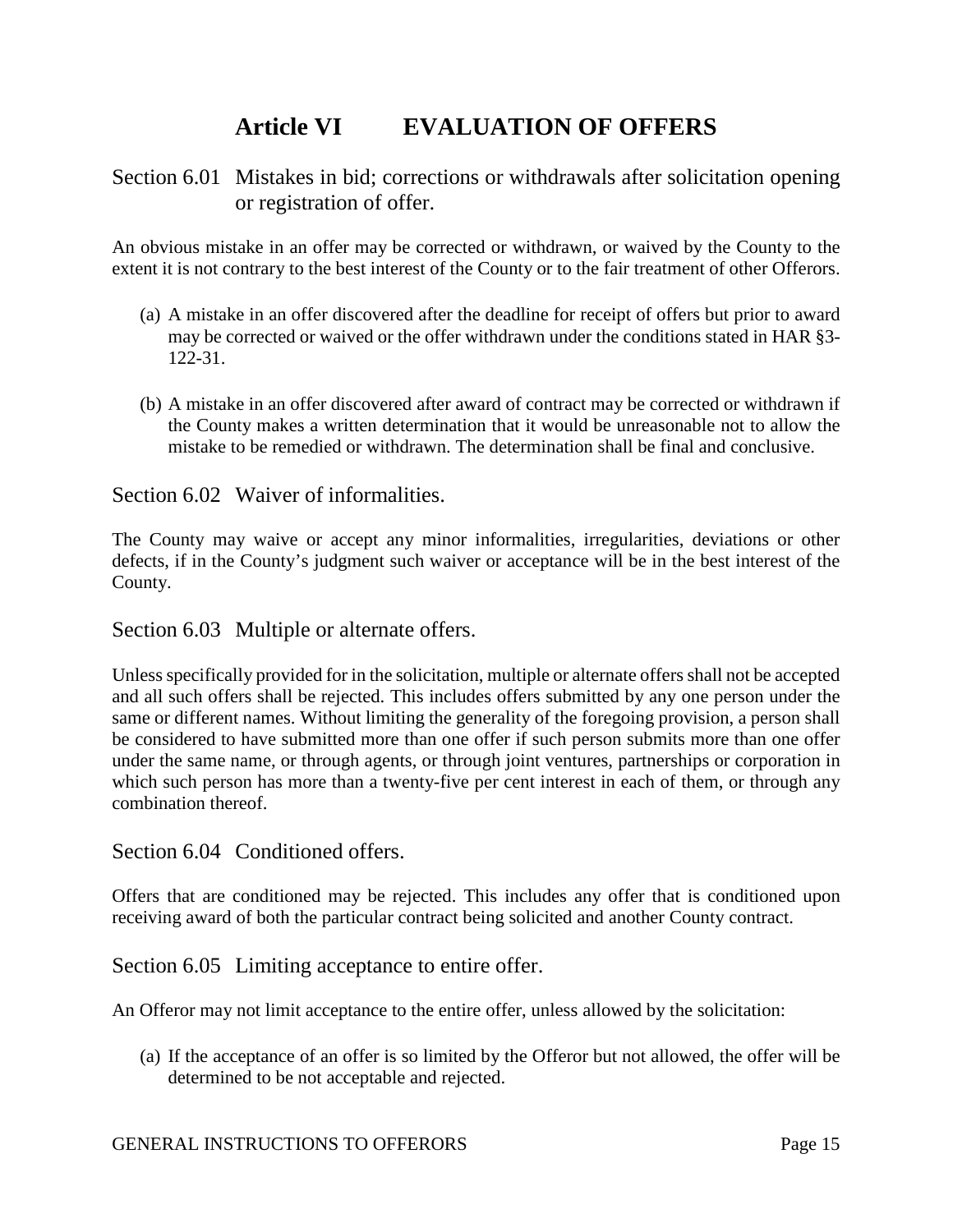(b) If the acceptance of an offer is so limited by the Offeror and allowed, the Director shall not reject part of the offer and award on the remainder.

<span id="page-15-0"></span>Section 6.06 Anti-competitive practices.

If there is any evidence indicating that two or more Offerors are in collusion to restrict competition or have otherwise engaged in anti-competitive practices relating to the procurement, the offers of all such Offerors shall be rejected and such evidence may be a cause for the disqualification of the participants in any future procurement.

<span id="page-15-1"></span>Section 6.07 Unauthorized communications.

Except as otherwise authorized in the solicitation, offerors and their respective representatives shall not make any contact or communications with the Director, any member of a Selection Committee or Evaluation Team appointed by the Director, or any other County officer, employee or agent directly serving the procurement activity.

<span id="page-15-2"></span>Section 6.08 Suspended or debarred List.

No contract will be awarded to any Offeror suspended or debarred by the Federal, State or County, or who has not provided any required clearances.

<span id="page-15-3"></span>Section 6.09 Disqualification of an Offeror.

An Offeror may be disqualified and its offer may be rejected for any one or more of the following reasons:

- (a) Offeror lacks proper equipment and/or sufficient experience to perform the work contemplated;
- (b) Offeror does not possess proper license, if required to cover the type of work contemplated, at the time of the offer submittal due date, unless otherwise specified in this solicitation;
- (c) Offeror who has uncompleted work on contracts in force, or a record of unsatisfactory work performance or delays on completed contracts or on contracts in force which, in the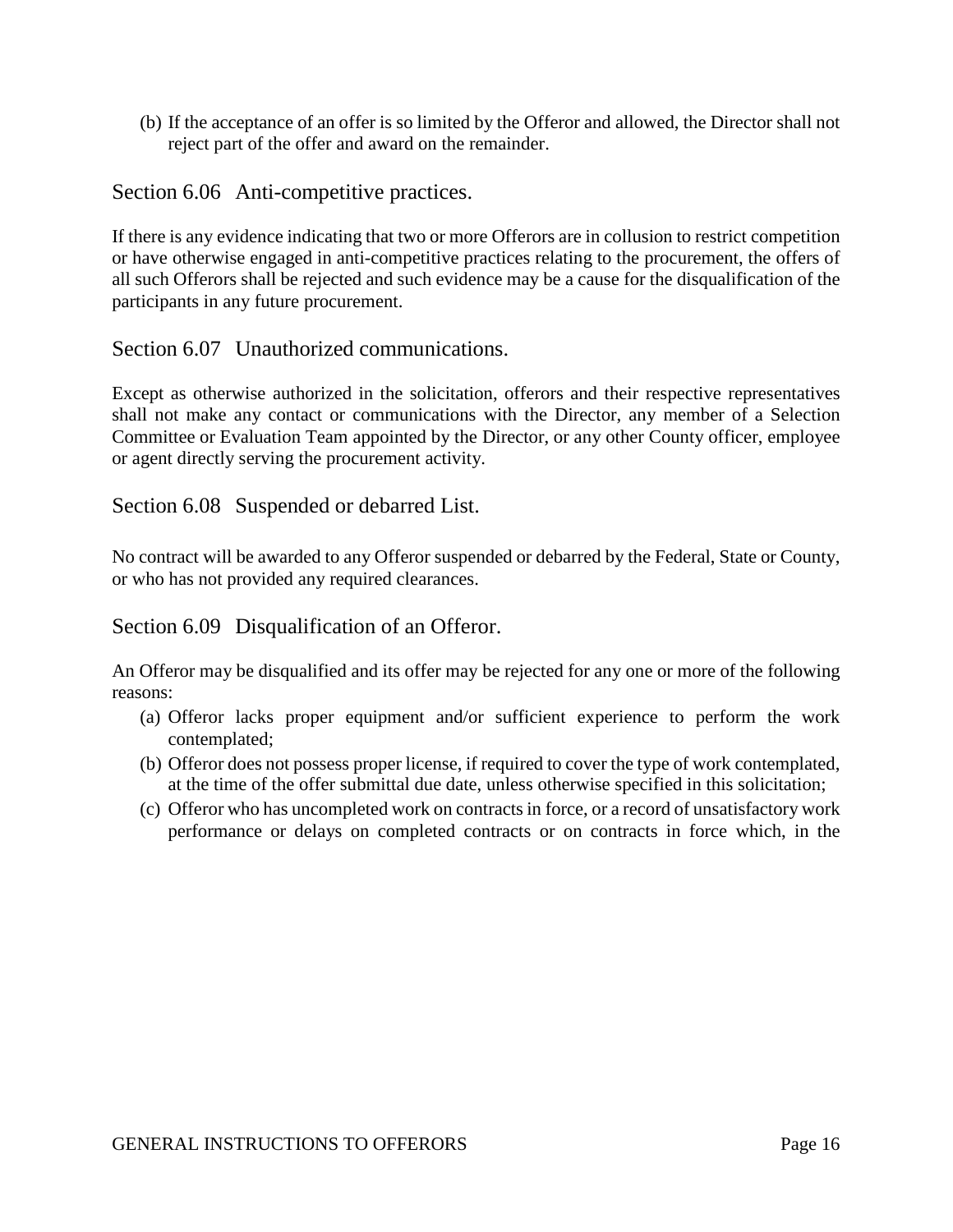judgment of the County, might hinder or prevent the prompt completion of additional work if awarded;

- (d) Offeror who has complaints filed against the Offeror for abusive or threatening language or behavior during previous contracts toward any County employee;
- (e) Offeror who has had a previous contract terminated for default by the County;
- (f) Offeror who has failed to comply or is delaying compliance with the requirements for final inspection or final payment of the County's General Terms and Conditions for any contract in force;
- (g) Offeror is determined to be non-responsible; or Offeror fails to pay, or satisfactorily settle, all bills overdue for labor and material on former County contracts prior to the offer submittal due date; or
- (h) The Offeror was paid for services to develop or prepare the specifications or work statements.

## <span id="page-16-0"></span>Section 6.10 Non-responsive offers or non-responsible Offerors.

Offers submitted by Offerors who have been determined to be non-responsive or non-responsible shall be rejected. An offer is considered non-responsive when it does not conform in all material respects to the solicitation by reason of its failure to meet the requirements of the specifications or permissible alternates or other acceptability criteria set forth in the solicitation.

<span id="page-16-1"></span>Section 6.11 Rejection of offers.

The County reserves the right to reject any or all offers when in the County's opinion; such rejection will be in the best interest of the County. Reasons for rejection of an offer includes but is not limited to the reasons stated in these instructions and the reasons stated in HAR §3-122-97 "Rejection of offers."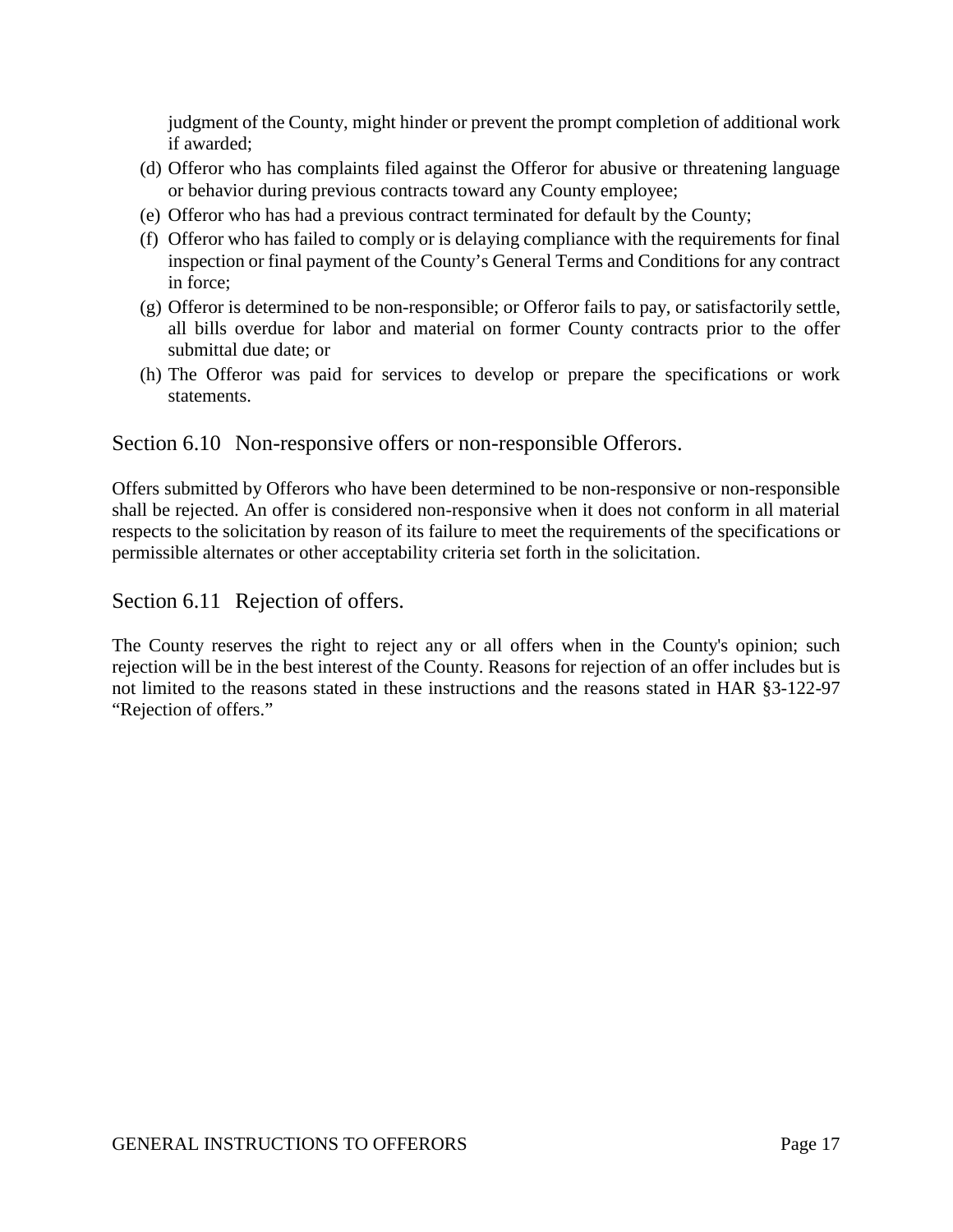## <span id="page-17-0"></span>**Article VII DISCUSSION AND BEST AND FINAL OFFER**

<span id="page-17-1"></span>Section 7.01 Priority Listed Offers.

The County may establish a Priority List consisting of at least three (3) Offerors for discussions and Best and Final Offers (BAFOs). Those Offerors who are selected for the priority list are referred to as the "Priority-Listed Offerors (PLO)." The County will not publicly identify the Priority-Listed firms prior to the notice of award being posted.

<span id="page-17-2"></span>Section 7.02 Discussions.

Discussions will be limited to only Priority-Listed Offerors (PLO). Discussions are held to: (1) Promote understanding of the County's requirements and the priority listed Offeror's proposals; and (2) Facilitate arriving at a contract that will provide the best value to the County, taking into consideration the evaluation factors set forth in the request for proposals. PLOs shall be accorded fair and equal treatment with respect to any opportunity for discussions and revisions of offers; however, offers may be selected without such discussion. Addenda to this RFP after establishment of a priority list shall be distributed only to PLOs. New proposals or amendments to the existing solicitation that, in the County's sole judgment, significantly change the nature of the procurement will not be permitted. Should the County believe it is in its best interest to go forward with a significant change, then the solicitation may be cancelled and a new solicitation issued. Non-Disclosure of offer contents. The contents of any offer shall not be disclosed so as to be available to competing Offerors during the discussion process.

<span id="page-17-3"></span>Section 7.03 Best and Final Offer (BAFO).

Although the County reserves the right to issue a request for Best and Final Offers (BAFOs), the County is under no obligation to do so. The County may make its selection and Award based on the initial offers submitted. If the County requests BAFOs, Priority-Listed Offerors may be informed of and requested and/or allowed to revise their offers, including correction of any weaknesses, minor irregularities, errors, and/or deficiencies identified to the Priority-Listed Offerors by the County following initial evaluation of the offers. The request for BAFOs will allow adequate time for the Priority-Listed Offerors to revise their offers. Upon receipt of any BAFOs, the process of evaluation will be repeated. The process will consider the revised information and re-evaluate and revise scores as appropriate. If discussions are held, the County will attempt to limit the selection process to a single BAFO following discussions.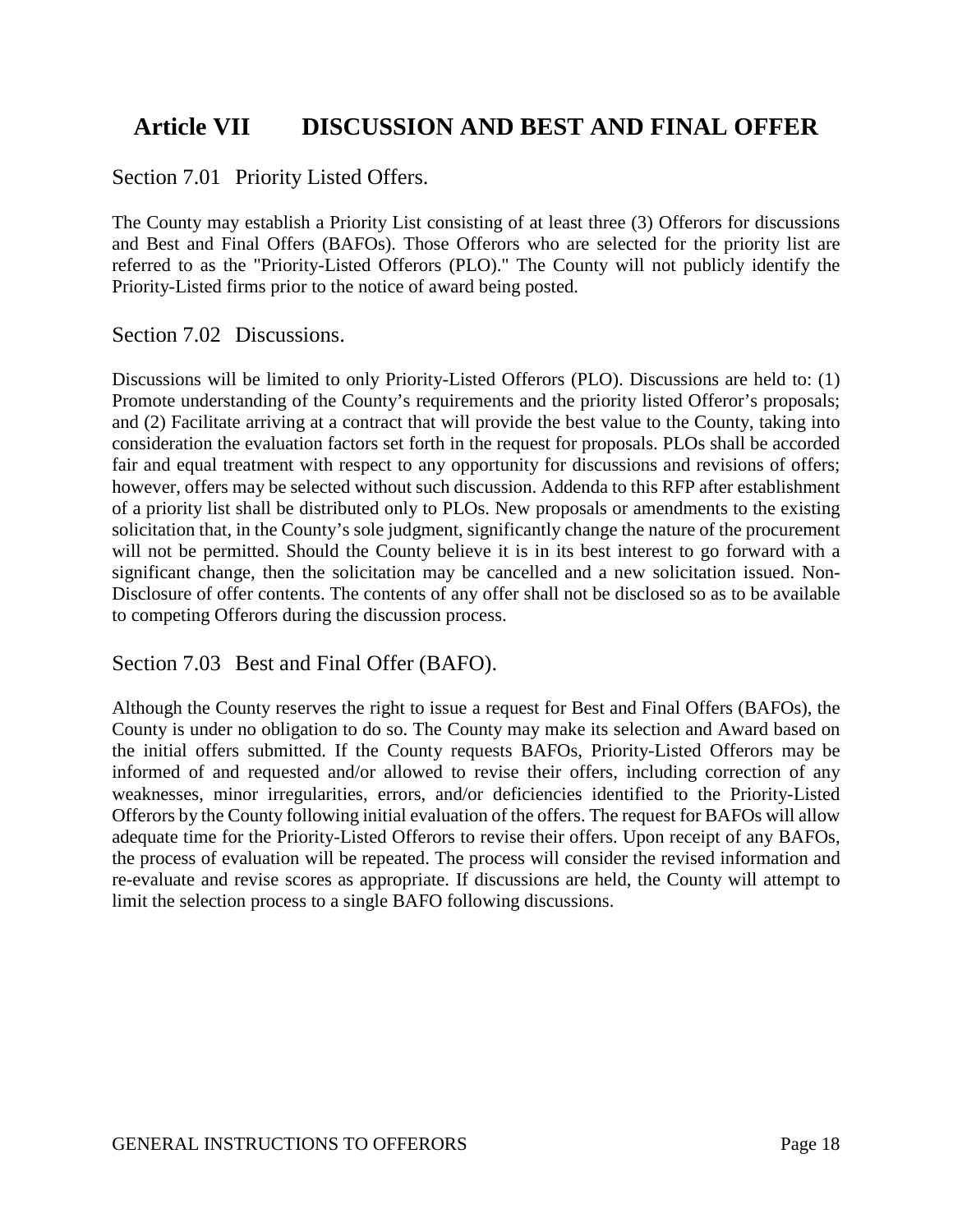# **Article VIII AWARD**

<span id="page-18-1"></span><span id="page-18-0"></span>Section 8.01 Invitation for Bids (IFB) solicitations.

For Invitation for Bids (IFB) solicitations under HRS §103D- 302, the contract shall be awarded with reasonable promptness by written notice to the lowest responsive, responsible Offeror whose offer meets the requirements and criteria set forth in the solicitation.

(a) Additive alternates

In the event additive alternates are included in the solicitation, the lowest offer will be determined after adding to the total basic price, the alternate or alternates considered for award. Alternates, if any are awarded, shall be awarded in the order listed in the offer. Award of alternates shall be dependent upon the availability of funds.

(b) Low Tie Bids

In the case of low tie bids from responsible and responsive Offerors that are identical in price and which meet all the requirements and criteria set forth in the solicitation are received, award shall be made by the drawing of cards.

<span id="page-18-2"></span>Section 8.02 Request for Proposals (RFP) solicitation.

For Request for Proposal (RFP) solicitations under HRS §103D-303, the contract shall be awarded to the responsible and responsive Offeror whose offer is determined in writing to provide the best value to the County taking into consideration the evaluation criteria set out in solicitation. Other factors and criteria shall not be used in the determination.

<span id="page-18-3"></span>Section 8.03 Exceeding available funds.

In the event all offers exceed available funds as certified by the appropriate fiscal officer, and where time or economic considerations preclude re-solicitation of a reduced scope of work, the County may negotiate an adjustment of the offer price, including changes in the solicitation requirements, with the low responsive and responsible Offeror, in order to bring the offer within the amount of available funds.

<span id="page-18-4"></span>Section 8.04 Failure to execute contract.

If the Offeror to whom a Contract is awarded shall fail or neglect to enter into the Contract and to furnish satisfactory security as required by Section 3.09 Performance and Payment Bonds (GT&C) within ten (10) days after receipt of Contract documents or within such further time as the Director may allow, the Division of Purchasing shall pay the amount of Offeror's bid or proposal security deposit, as required under Section 4.03 OFFER GUARANTY, into the County General Fund. The

GENERAL INSTRUCTIONS TO OFFERORS TO Page 19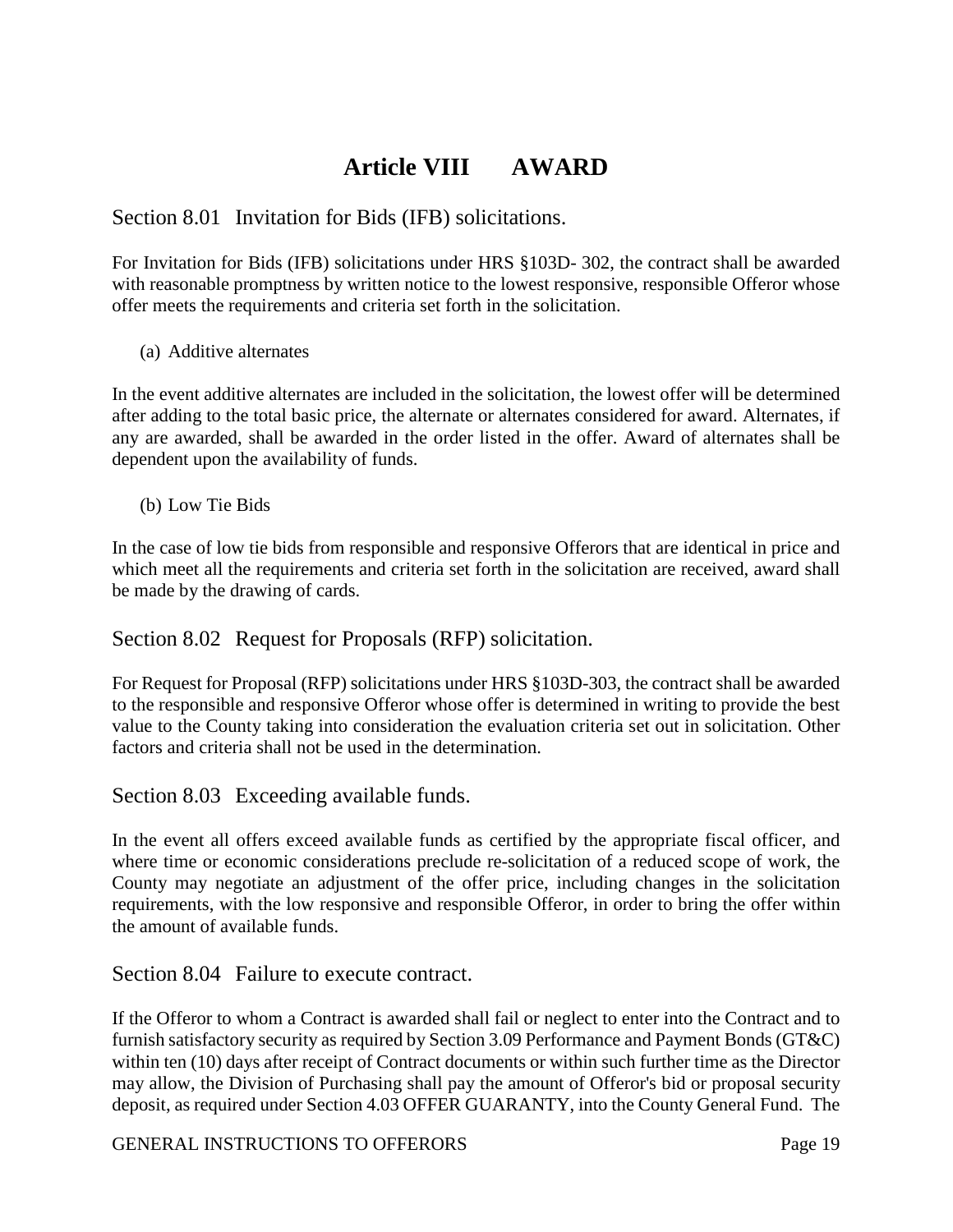Director may thereupon award the Contract to the next lowest responsive, responsible Offeror or may call for new offers, whichever method is determined to be in the best interest of the County.

<span id="page-19-0"></span>Section 8.05 Cancellation of award.

The County reserves the right to cancel the award of any contract any time before the signing of the contract by the Director.